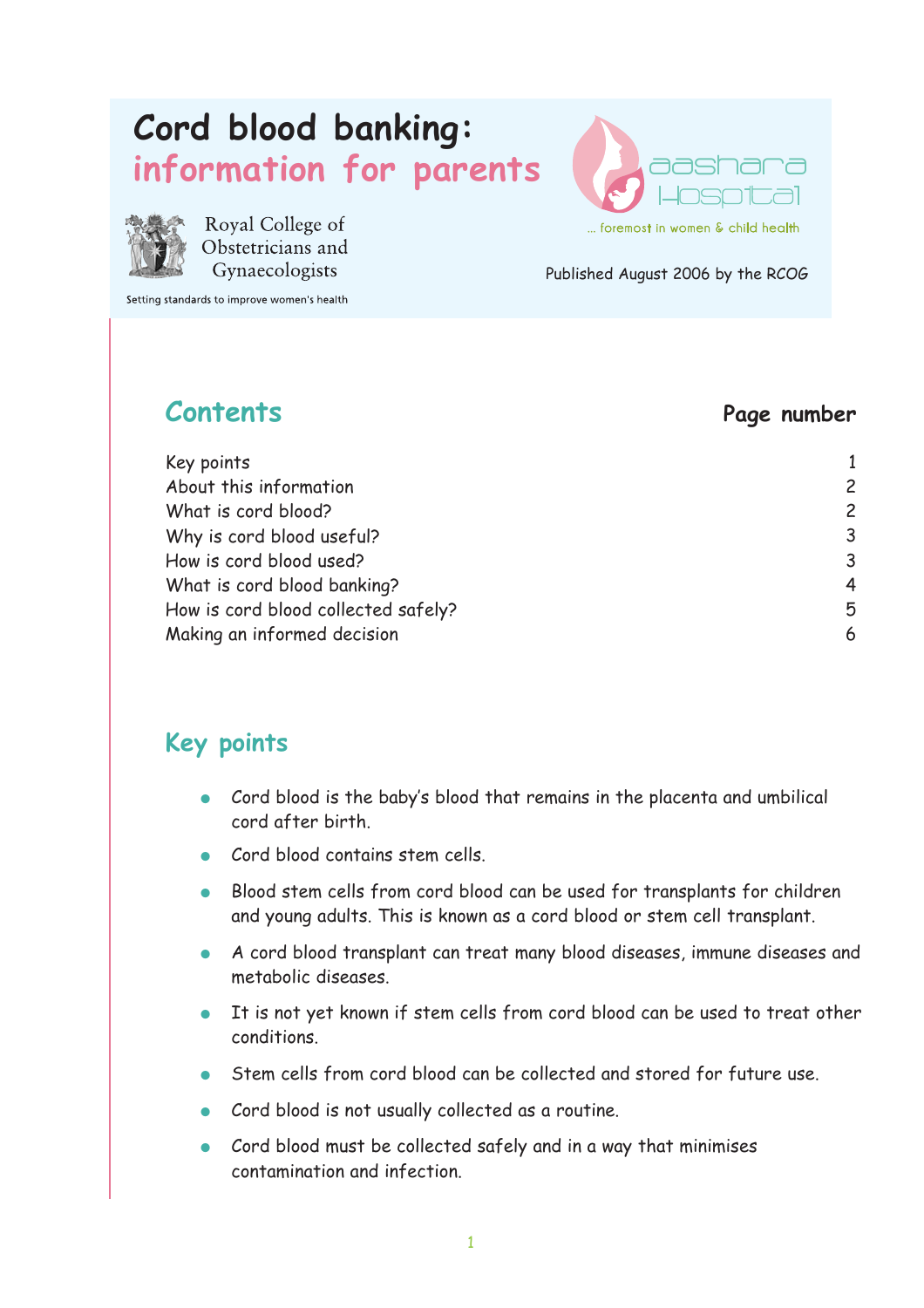

- It is best if a trained technician who is not involved in the care of a woman or her baby collects cord blood.
- There are two types of cord blood bank:
	- (a) private (commercial) banks (b) public banks.
- Private banks are generally for-profit organisations which store cord blood for possible future use by an individual's own family for a fee.
- Each hospital should have its own policy on private banking and make this policy available to prospective parents.
- A public bank, such as the NHS cord blood bank, stores donated cord blood for use by patients anywhere in the world who need a transplant.
- A public bank may also store cord blood for families with a known genetic or other disease.
- The Royal College of Obstetricians and Gynaecologists (RCOG) supports public banking and donation to the NHS cord blood bank.
- The RCOG remains unconvinced about the benefit of storing cord blood with a private bank for families who have no known medical reason to do so.

#### **About this information**

This information is for you if you are deciding whether to use a private (commercial) cord blood bank. It is based on the Royal College of Obstetricians and Gynaecologists (RCOG) Scientific Advisory Committee (SAC) Opinion Paper on **Umbilical Cord Blood Banking** published in 2006 (**www.rcog.org.uk/index.asp?PageID=545**). This Statement is due for revision in 2008.

This information aims to help you and your healthcare team make the best decisions for you and your family. It is not meant to replace specific advice from a doctor or midwife about your own individual situation.

Some of the information here may not apply to you. Your doctor, midwife, or another member of your healthcare team will discuss any further issues with you.

#### **What is cord blood?**

Cord blood is the baby's blood that remains in the placenta and cord after birth. After the baby is born, the blood in the placenta and cord is no longer needed and is usually disposed of carefully.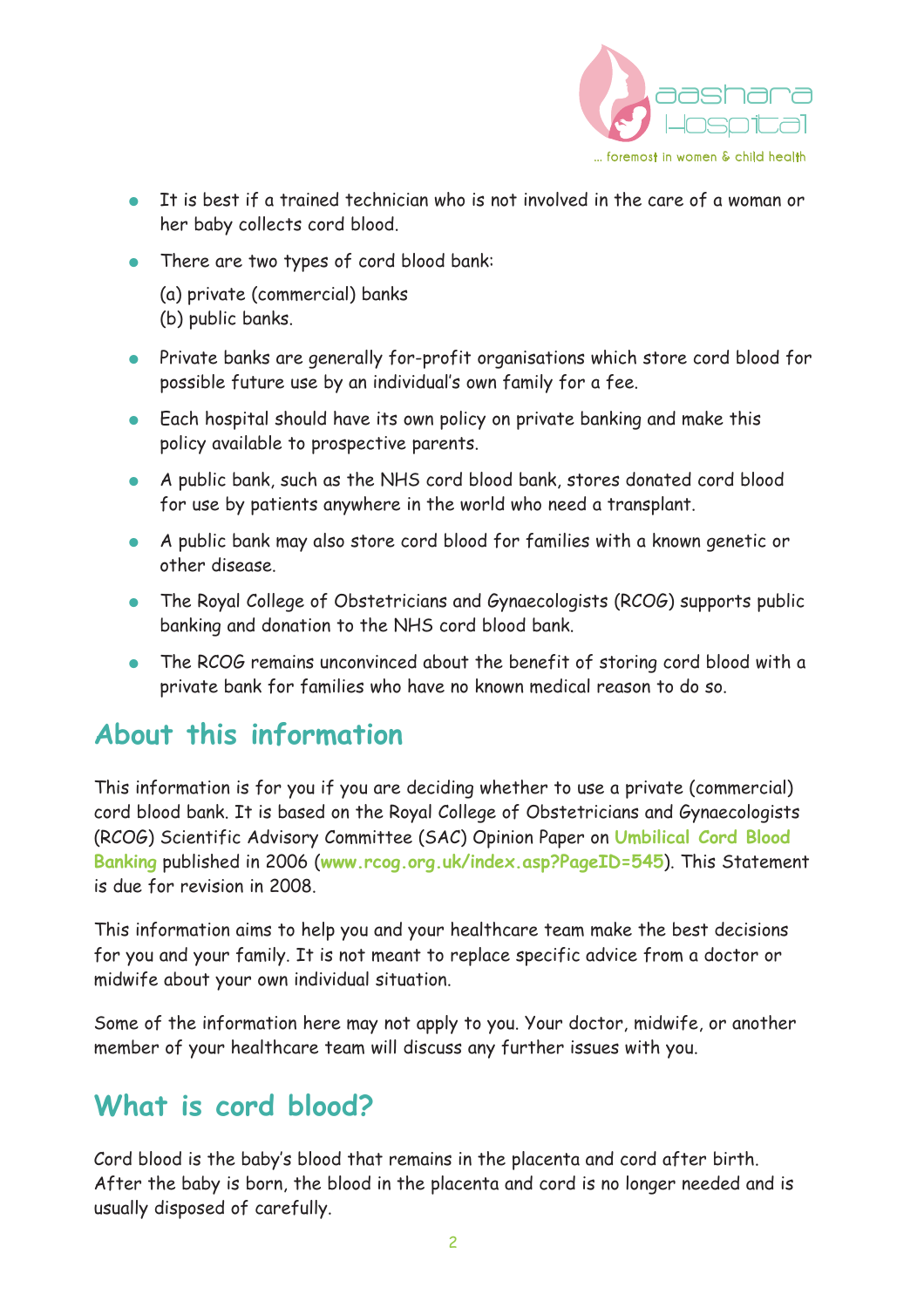

Cord blood contains many different types of cells including very small numbers of a particular type of cell, known as stem cells. These cells are the building blocks of all the other cells in the body. Different parts of the body are made up of different types of cells: the heart is made up of heart cells, the liver is made up of liver cells, blood is made up of blood cells, and so on. Stem cells can grow into these different kinds of cells in the body.

## **Why is cord blood useful?**

Cord blood is currently used in the treatment of:

- blood related disorders, such as leukaemia, sickle cell anaemia and thalassaemia (also known as haemoglobinopathies)
- some immune system disorders
- metabolic storage disorders, such as Hurler syndrome (an inherited condition caused by an enzyme deficiency).

Some scientists have claimed that cord blood could potentially be used to cure diseases such as Alzheimer's disease, Parkinson's disease and conditions such as diabetes. They also claim that cord blood could be used to treat diseases affecting the brain, heart and spine.

Other scientists argue that there is not enough evidence to back up these claims. It may be that in the future more diseases will be treated with cord blood. At present, however, much more research is needed.

## **How is cord blood used?**

Blood stem cells are stem cells that grow into new blood.

A cord blood transplant uses blood stem cells to replace diseased cells with healthy new cells and rebuild an individual's blood and immune system. For the transplant to be a success, the new cells must match the individual's own cells as closely as possible. There have been over 6000 successful cord blood transplants (between relatives and non-relatives) worldwide.

Cord blood transplants can be used as an alternative to bone marrow transplants to treat some disorders. This has mainly been successful in treating young patients for leukaemia.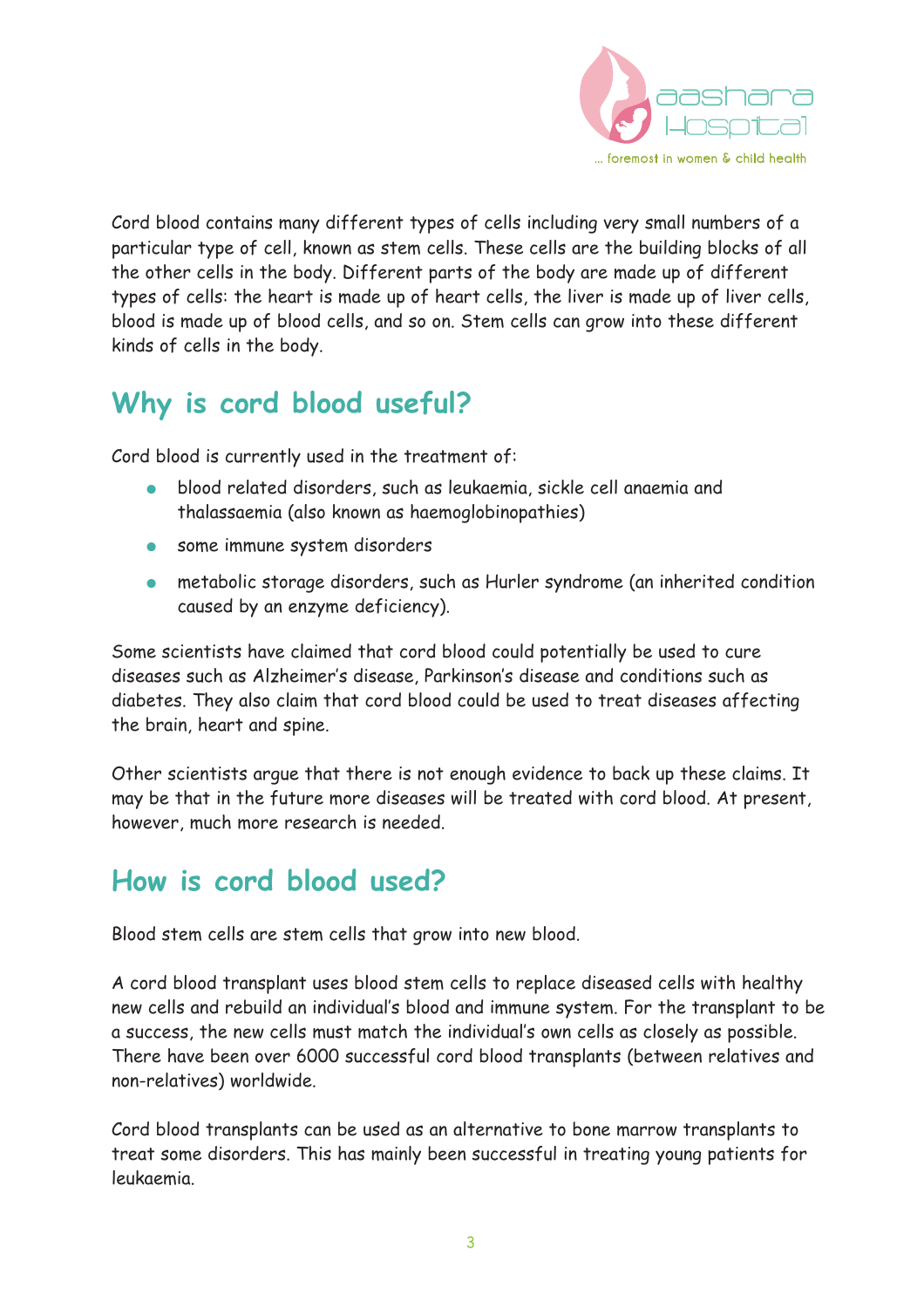

The advantages of a cord blood transplant, compared with a bone marrow transplant, are that:

- there are fewer complications with a cord blood transplant.
- it is easier to find a match from stem cells than from bone marrow. This, in turn, leads to increased access to transplantation, particularly for patients from ethnic minorities.
- cord blood can be frozen and stored for years so it is more readily available.
- there are fewer delays with a cord blood transplant. Delays are inevitable in the case of bone marrow transplants because of the need to search registers, contact would-be donors and the bone marrow retrieval procedure itself.

The disadvantages are that:

- a cord blood transplant may not be possible. There may not be enough cells from one cord for a transplant, especially to an adult.
- for some blood conditions, such as certain leukaemias, a transplant using a child's own blood may be harmful. This is because the stored stem cells may contain the same abnormality and risks that caused the child to become ill in the first place. In this case, a donation from another source would be better.

## **What is cord blood banking?**

Cord blood banking is when cord blood is collected and stored for treating a disease or illness.

#### Types of cord blood bank

#### **Public banks**

If you give birth in one of three hospitals in the south east of England, you can donate cord blood to a public bank, such as the NHS cord blood bank. There is also a small NHS public bank in Belfast in Northern Ireland (see section **Is there anything else I should know?**). Donation is voluntary and collection and storage is free of charge. A public bank stores cord blood for use by anyone anywhere in the world, thus ensuring fair access for all patients requiring stem cell transplantation. It is an alternative to a volunteer bone marrow donor registry.

The RCOG supports public banking and donation to the NHS cord blood bank.

If there is a known genetic condition in your family or you already have a child with leukaemia or blood related disorder, your clinician may recommend that you consider banking your baby's cord blood. Your clinician may be able to arrange for cord blood to be collected and stored in the NHS cord blood bank for future use by your family. You should also discuss this with the doctor looking after the person in your family who is ill.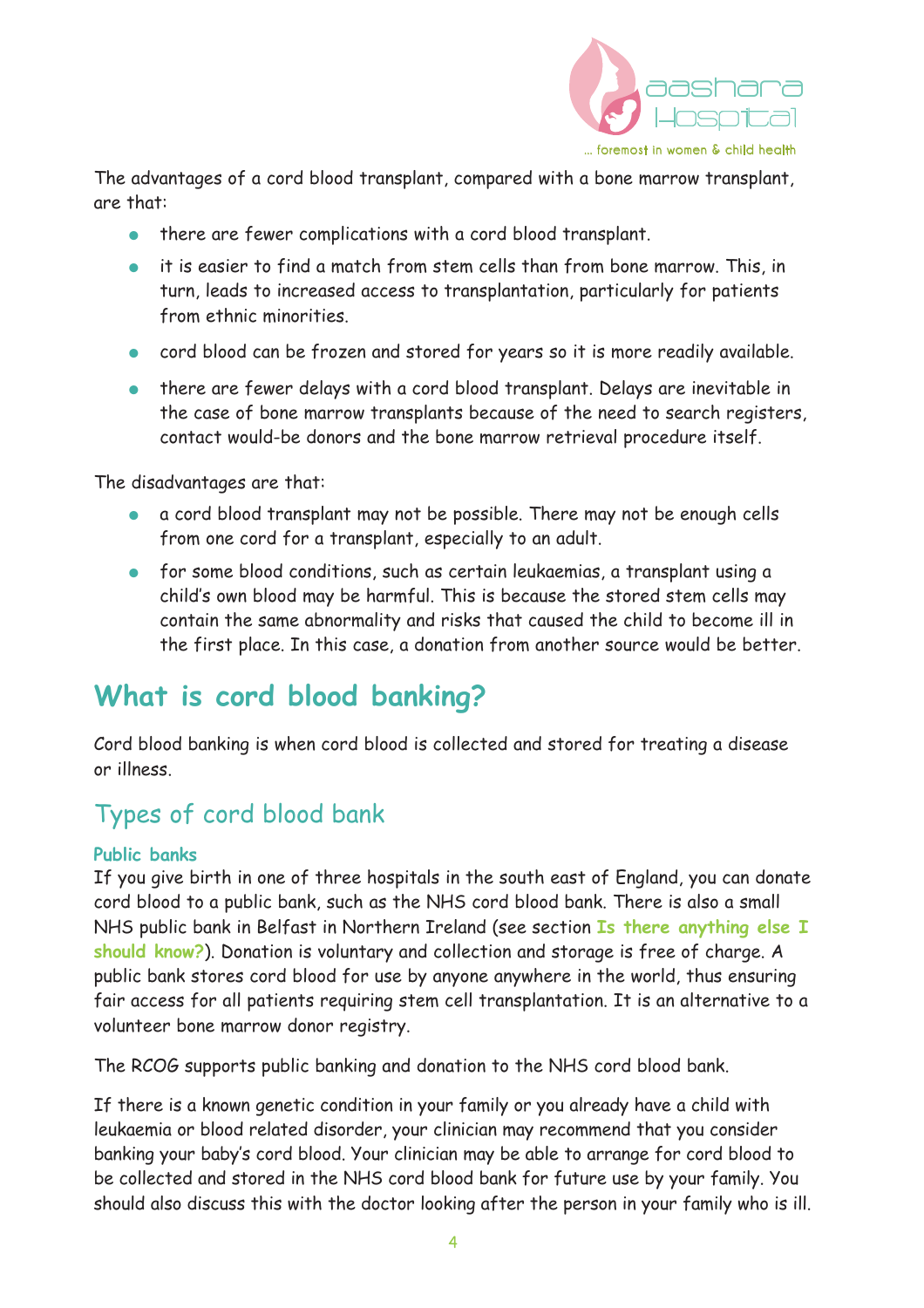

#### **Private (commercial) banks**

People can store cord blood with a private bank in the hope that, in the future, cord stem cells may be useful, should a member of their own family develop a disease treatable by stem cell therapy.

The chances of your child ever needing to use his or her own cord blood are extremely small, so there is no guarantee that the cord blood will ever be needed. Nevertheless, you may feel this is worthwhile, like an insurance policy.

There is a fee for collection and long-term storage of up to £1,500. Depending on circumstances, some private banks may store cord blood free of charge for certain families where there is a known genetic condition.

If you have not banked with a private bank and your child develops a blood related disorder, immune system disorder or metabolic storage disorder in the future, then you still have other options. These are:

- cord blood from a public bank in the UK or internationally.
- use of other sources of therapy such as bone marrow transplants. There is worldwide collaboration with international bone marrow registries to find suitable matches for patients who require a bone marrow transplant.
- treatment from a sibling who matches a family member who can give bone marrow.

Full written information on the private banking policy at your hospital should be given to you at your antenatal booking appointment. This information may not be given routinely, so you may need to ask if you would like to find out more.

The RCOG remains unconvinced about the benefit of storing cord blood with a private bank for families who have no known medical reason to do so.

## **How is cord blood collected safely?**

Cord blood must be collected safely. It is important that:

- a trained technician who is not involved in your or your baby's care collects the cord blood. It is important that neither your obstetrician nor your midwife should be distracted from looking after you and your baby during and immediately after childbirth.
- there should be no alteration in your 'usual management' of labour, such as the delivery of the placenta or clamping of the cord. Some evidence indicates that immediate cord clamping may be harmful to babies. However, delaying cord clamping can prevent a successful cord blood collection.
- cord blood should be collected after the placenta has been delivered in a clean